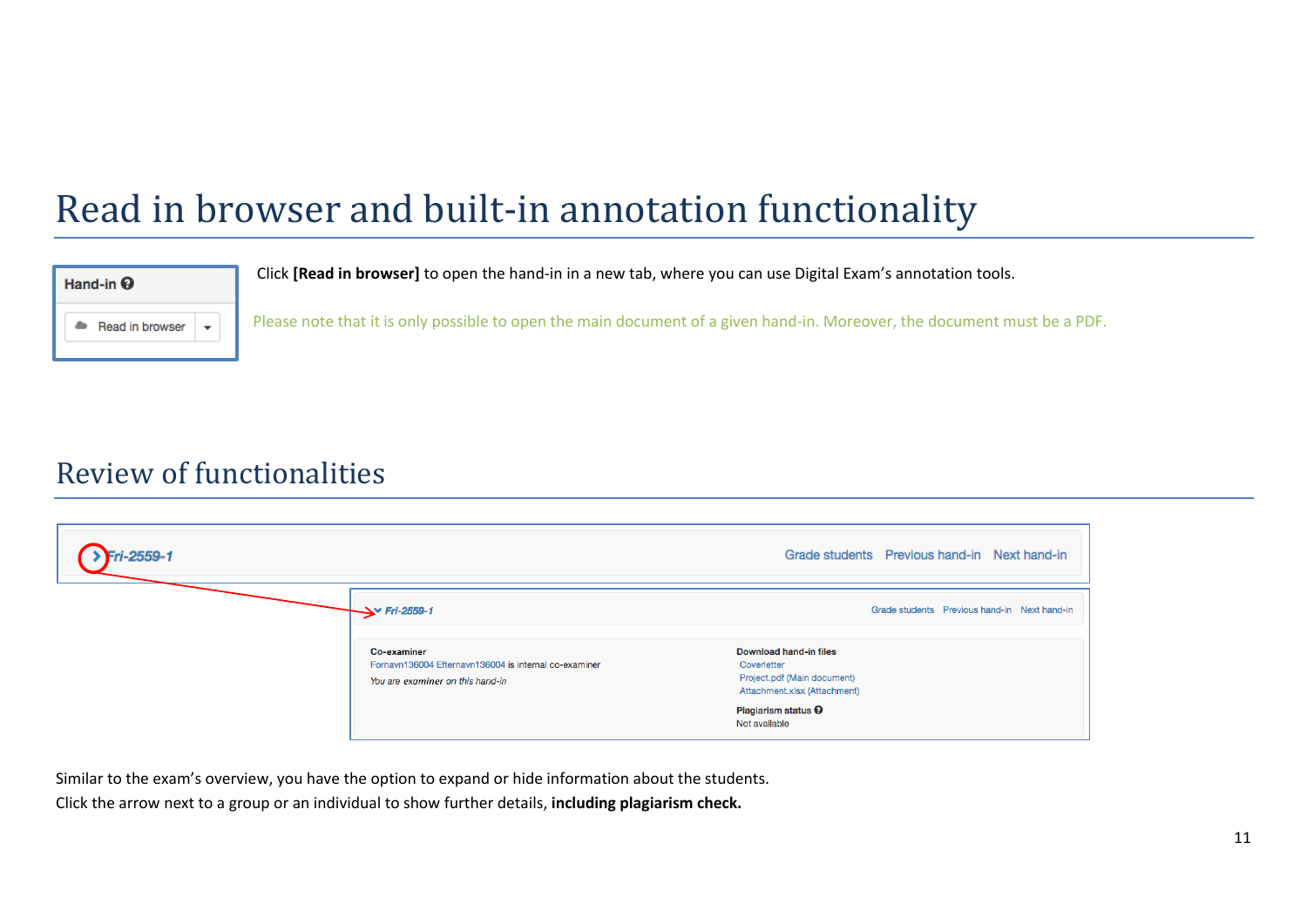## **Grade students**

Using "Grade students" after you have read the hand-in, lets you register the preliminary grades for the students. *Please note that the grades are only final when you submit these. This is done via the blue button [Submit assessments] on the exam's 'start page'/overview.* 

Click, and enter the grades in the pop-up window – remember to click [Save]:

| <b>59</b>     | <b>Grade students</b>         | $\times$                                             |                      |
|---------------|-------------------------------|------------------------------------------------------|----------------------|
|               | Fornavn158178 Efternavn158178 | $\overline{\phantom{a}}$<br>۰                        |                      |
| <b>I</b><br>▬ | Fornavn158180 Efternavn158180 | ۰<br>$\overline{\phantom{a}}$                        |                      |
| w             | Fornavn158181 Efternavn158181 | $\overline{\phantom{a}}$<br>$\overline{\phantom{0}}$ |                      |
|               |                               |                                                      | <b>Close</b><br>Save |

Previous hand-in Next hand-in

Use these functionalities to quickly switch between all main documents for this exam.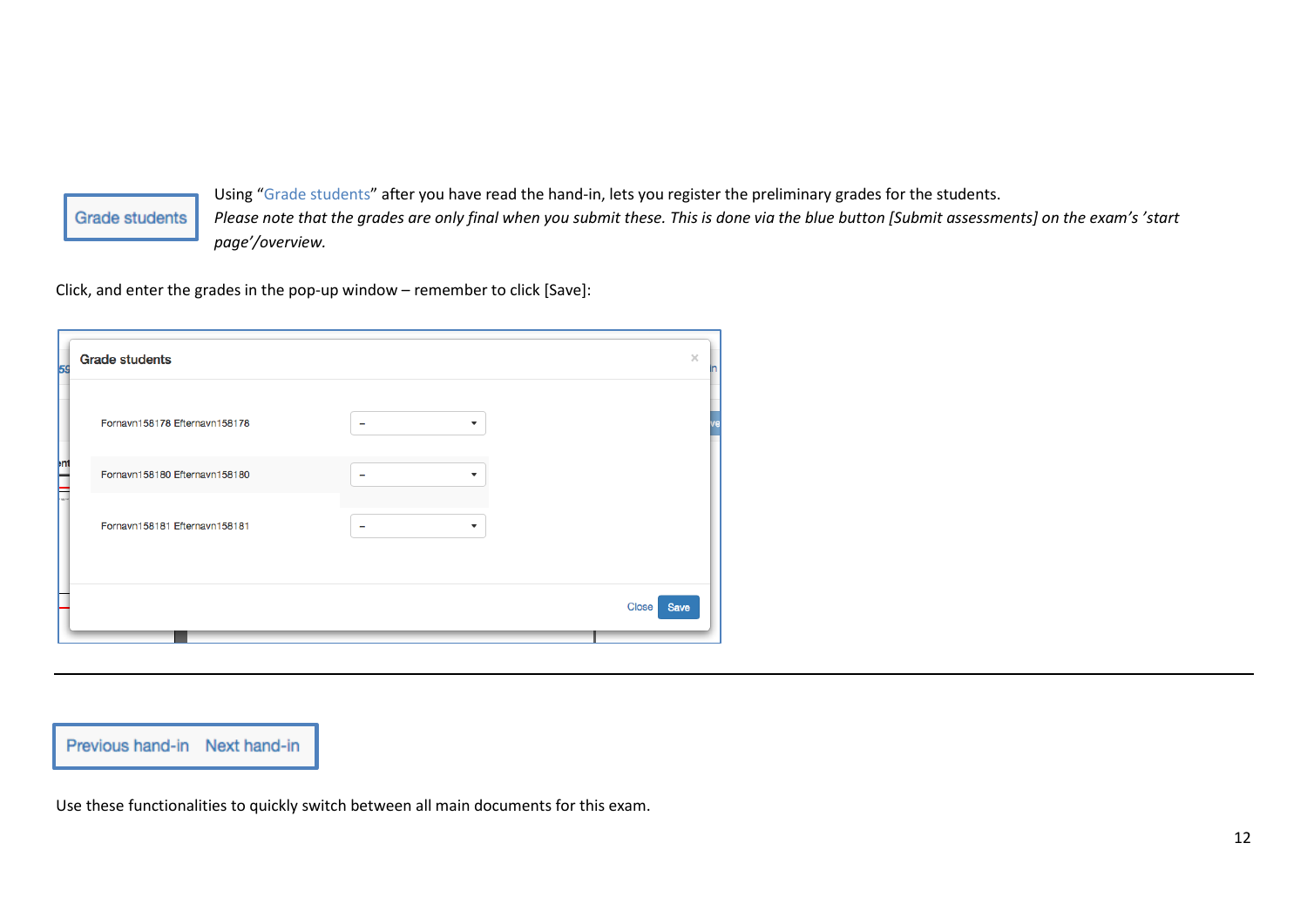

As a starting point, the reading pane is rather narrow, and requires horizontal scrolling.

Expand the reading pane, by deselecting "**Show content overview**" – which shows you the pages in the document – and/or "**Show annotation summary**"